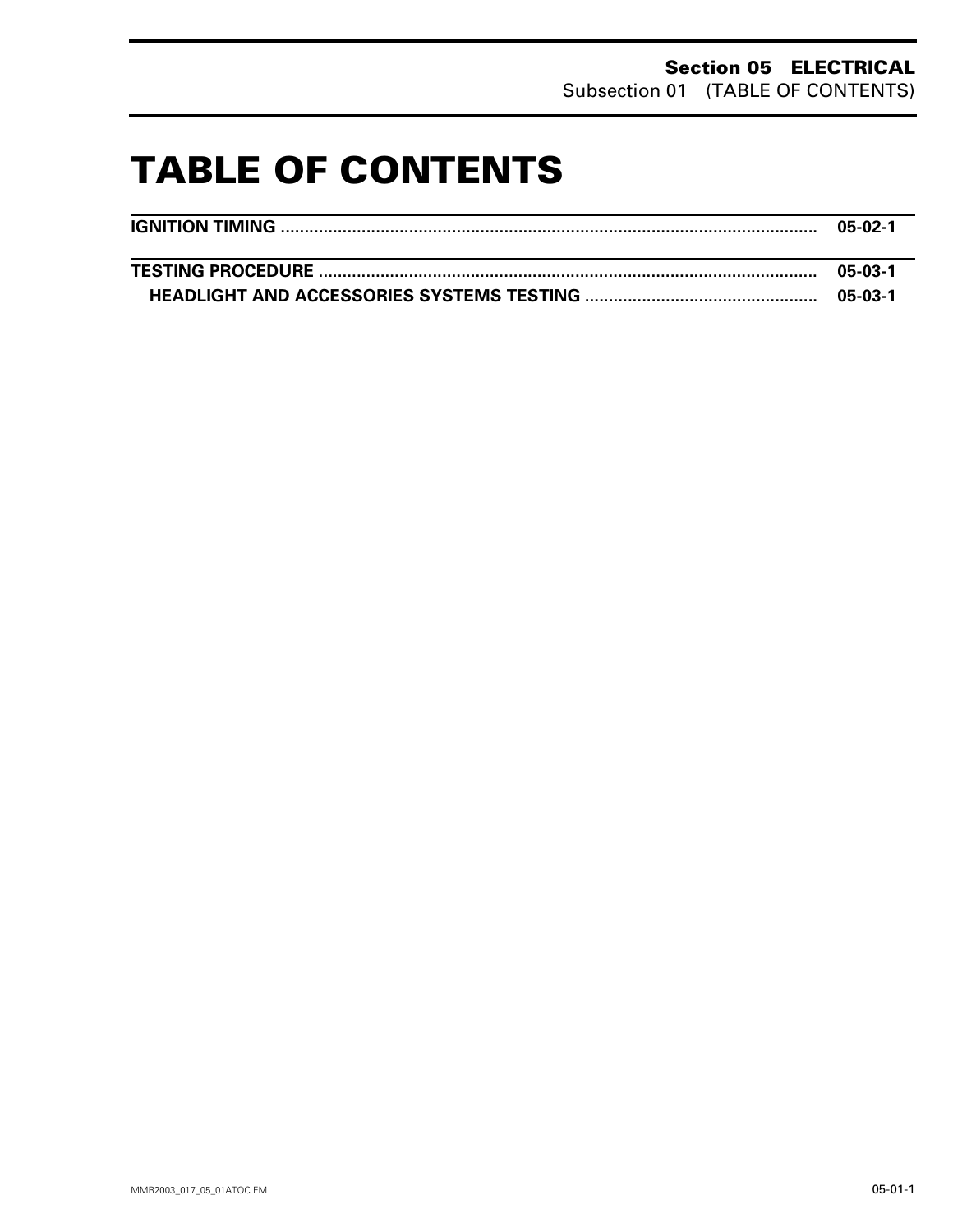# <span id="page-1-0"></span>**IGNITION TIMING 0**

Normally ignition timing adjustment should not be required. It has been set at factory and it should remain correctly adjusted since every part is fixed and not adjustable. The only time the ignition timing might have to be changed would be when replacing the crankshaft, the magneto flywheel, the CPS or the ECM. If the ignition timing is found incorrect, first check for proper crankshaft alignment. This might be the indication of a twisted crankshaft. Refer to LEAK TEST AND ENGINE DI-MENSION MEASUREMENT.

The ignition timing can be checked with either the engine hot or cold. Also, the ignition timing is to be checked at 3500 RPM with a timing light.

Engine break-in retard timing varies depending on engines/models for their first hour(s) of operation.

| ENGINE  | ENGINE RETARD<br>TIMING (°)/DURATION<br>(h) |
|---------|---------------------------------------------|
| 793 SDI | - 2°/3 h                                    |

NOTE: Between 3000 and 4000 RPM, the spark advance does not change. So when checking ignition timing at 3500 RPM, a change in engine speed within  $\pm$  500 RPM will not affect the timing mark when checked with the timing light.

## Scribing a Timing Mark

- 1. Clean the area around the MAG spark plug, and remove it.
- 2. Install the TDC gauge in the spark plug hole, (magneto side) and adjust as follows:
	- a. Position the MAG piston at approximately TDC.



*TYPICAL*

*1. TDC gauge on MAG side*

- b. Assemble the gauge to the adaptor and tighten the roller lock nut. Do not tighten the adaptor lock nut.
- c. Screw the adaptor into the spark plug hole and tighten to prevent movement in the plug hole.
- d. Position the dial face toward the PTO. Move the gauge down until the needle just begins to move, then move down a further 5 or 6 mm (approximately 1/4 in). Tighten adaptor lock nut by hand.
- 3. Locate the piston TDC position as follows:
	- a. Slowly rotate the drive pulley back and forth across TDC while observing the needle. Note that the needle stops moving only as the piston is changing direction.
	- b. Rotate the dial face so that "0" is in line with the needle when it stops moving.
	- c. Again, slowly rotate the drive pulley back and forth across TDC and adjust the dial face to "0", until the needle always stops exactly at "0" before changing direction.
	- d. "0" now indicates exact TDC.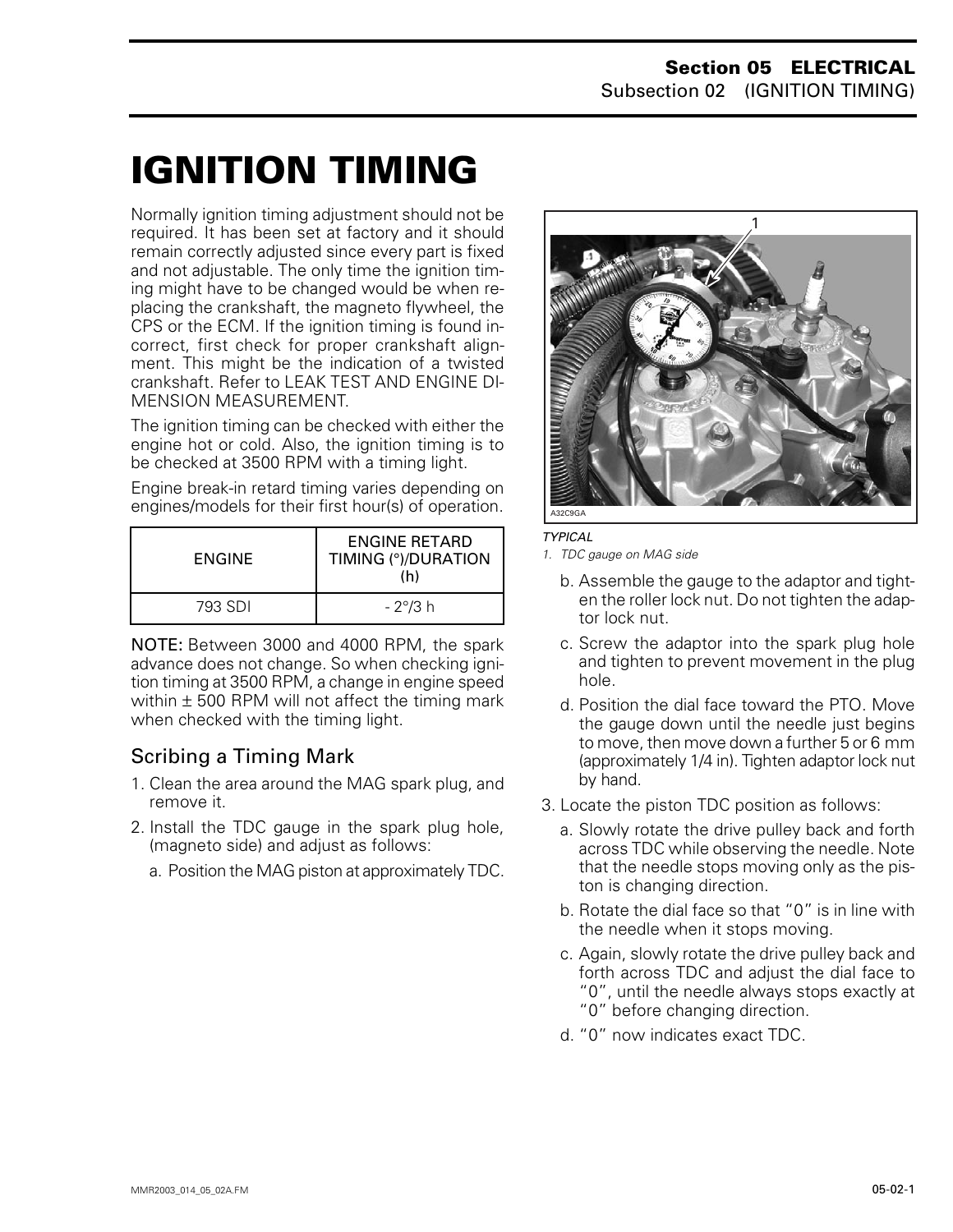### **Section 05 ELECTRICAL** Subsection 02 (IGNITION TIMING)

- 4. Rotate the drive pulley clockwise, one-quarter turn then carefully rotate it counterclockwise until the needle indicates the specified measurement, indicated in TECHNICAL DATA.
- 5. Twist a wire as shown and use it as a pointer. Install the wire on upper starter bolt.



*TYPICAL*

*1. Pointer*

6. With the TDC gauge indicating specified timing, scribe a mark on drive pulley inner half in line with pointer end.





*1. TDC gauge indicating specified timing*



*TYPICAL*

*1. Timing mark in line with pointer end*

# Checking Ignition Timing

Use timing light (P/N 529 031 900).



*TIMING LIGHT (P/N 529 031 900)*

To check the ignition timing, refer to illustration and proceed as follows:

# **WARNING**

Place ski tips against a wall, raise rear of vehicle on a stand, so that track does not contact the ground. Do not allow anyone in front of or behind the vehicle while engine is running. Keep clear of track and do not wear loose clothing which can get caught in moving parts.

1. Connect the timing light pick-up to a spark plug cable.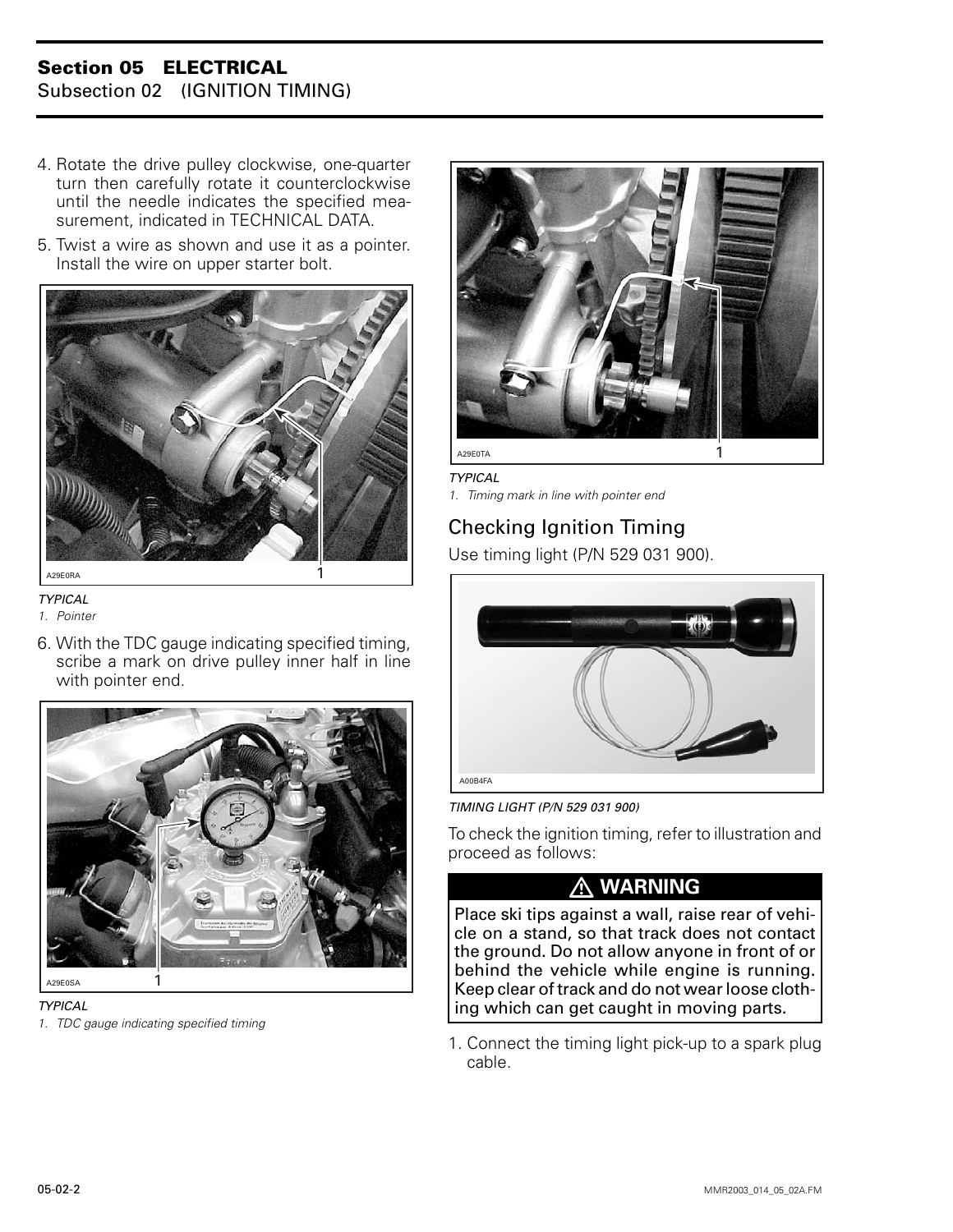Connect a digital induction type tachometer (P/N 529 014 500).



*TACHOMETER (P/N 529 014 500)*

2. Start the engine and point timing light on timing mark. Bring engine to 3500 RPM for a brief instant.





The timing mark must be aligned with pointer end. If such is not the case, note if timing is retarded or advanced. Tolerance is  $\pm$  0.5°.



*TIMING RETARDED BY ABOUT 2°*



*TIMING ADVANCED BY ABOUT 2°*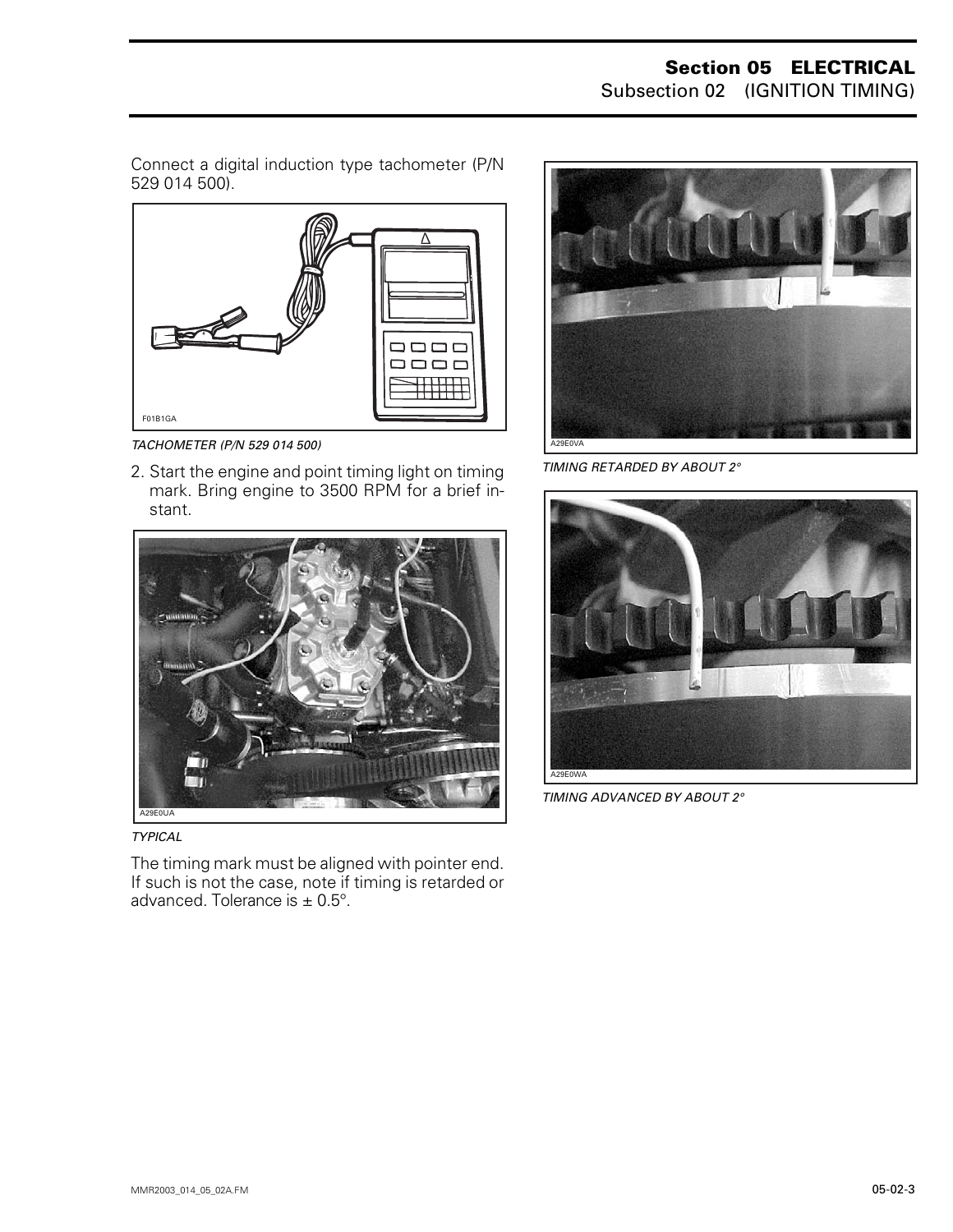### **Section 05 ELECTRICAL**

Subsection 02 (IGNITION TIMING)

## Changing Timing

#### VCK (Vehicle Communication Kit)

VCK (Vehicle Communication Kit) (P/N 295 035 844) must be used, with B.U.D.S. software to change the ignition timing. Look under the proper Setting section of the B.U.D.S. software to change the ignition timing.



Detailed information about the B.U.D.S. software and it's usage is available under it's Help section.